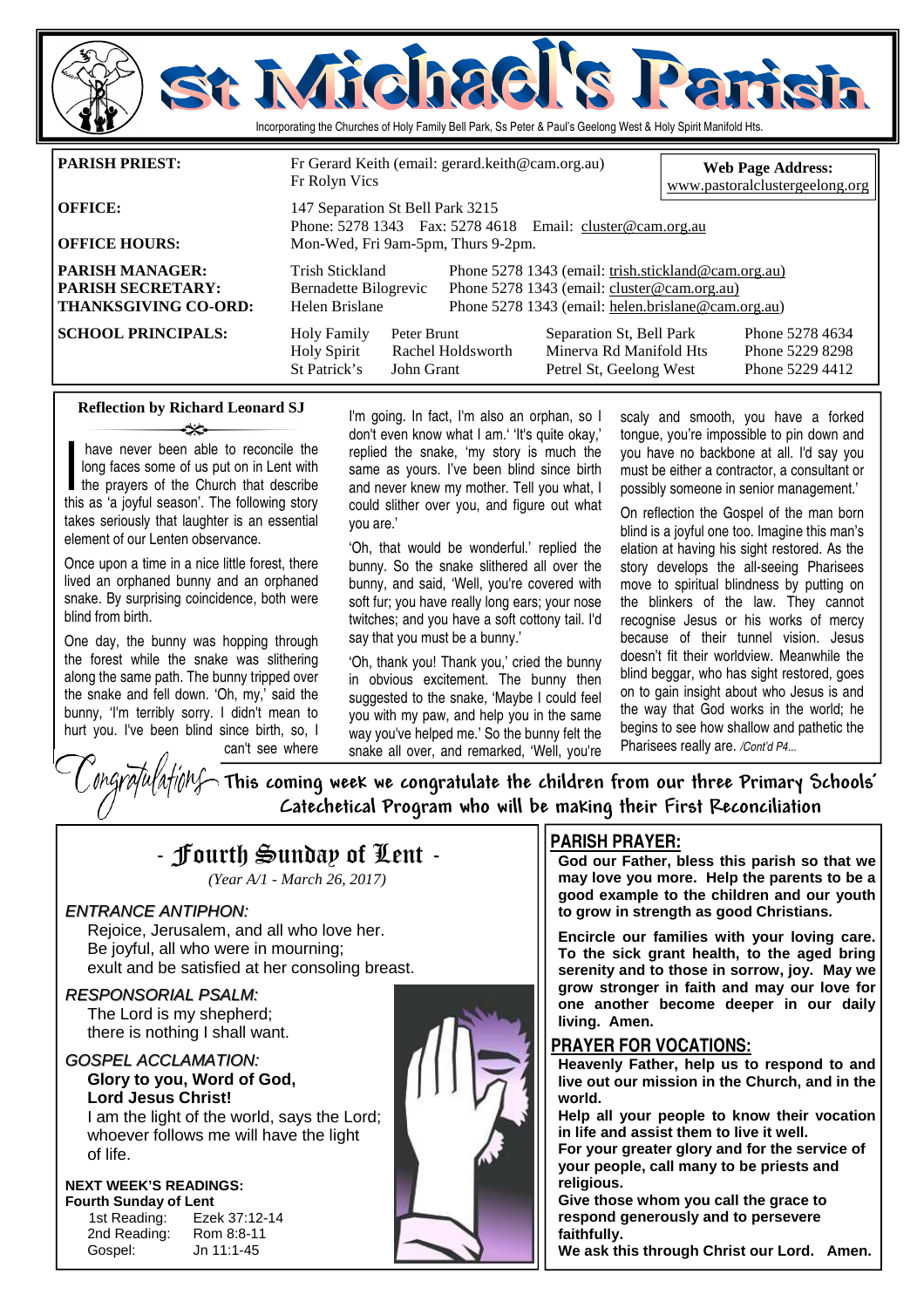# The St Michael's Parish at Prayer

# **WEEKEND MASSES:**<br>Holy Family, Bell Park:

## Holy Spirit, Manifold Hts: Ss Peter & Paul's, Geelong West:

English… 8am and 9.30am Sunday 6.00pm Saturday 5.00pm Saturday Croatian… 11am Sunday 11am 1st, 3rd & 5th Sundays 11am 2nd & 4th Sundays Slovenian.. 12.15pm every 2nd Sunday of the month

### WEEKDAY MASSES:

**Holy Family:** 9.15am Tues, 9.15am Thurs **Holy Spirit:** 9.00am Wed, 11am Fri and 9am 1st Sat. **Reconciliation after Saturday Mass Grace McKellar Centre:** 10.15am - 1st Tuesday **Maryville Nursing Home:** 11am 1st & 3rd Friday **Multicultural Centre:** 1.30pm - 1st Friday; **Vincentian Village:** 3.00pm 1st & 3rd Monday, (2nd & 4th Communion Service) **St John of God Hospital:** 11.30am every Thursday in SJOG Chapel

BAPTISMS: 1st & 3rd Sundays 12noon at Holy Spirit, 2nd & 4th Sundays 12noon at Ss P&P, 3rd Sunday 2pm at Holy Family

### COMMUNAL PRAYER:

| Mon   | Holy Family Women's Prayer Group   |
|-------|------------------------------------|
| Tues  | <b>Meditation Group</b>            |
| Wed   | Prayer of the Church               |
| Wed   | Holy Family Women's Prayer Group   |
| Thurs | Italian Prayer Group               |
| Fri   | Adoration of the Blessed Sacrament |
| Fri   | <b>Divine Mercy</b>                |
| Sat   | Rosarv                             |

After 9am Mass **Holy Spirit Church** 

10.00am **Holy Family Community Centre** 5.30pm **Tues... Holy Family Community Centre**<br>**Tues... Before 9am Mass Change Holy Spirit Church Holy Spirit Church** 10.00am **Holy Family Community Centre** 10.00am St Patrick's Chapel After 11am Mass **Holy Spirit Church Fri...** Divine Mercy 3.00pm Holy Spirit Church

### **OUR LADY'S STATUE:**

**Mar 20-Apr 3:** Wright family, 42 Logan St. **Apr 3:** Martin family, 26 Honey Lane If anyone would like to have Our Lady's Statue or if you could spare an hour a month to help, ph Tina Montalto on 5278 9314.

# AS A COMMUNITY WE PRAY FOR:

**RECENT DEATHS:** David Martini

**ANNIVERSARIES:** Joseph Ribaric, Bodillo & Eugenia Buhisan, Leonardo Cassio, Domenic Pellizzeri, William & Gertrude Paul, Winnie Bohan, Chiara Gulli, Manuel Almeida (Snr) & Manuel Almeida (Jnr), Gracinda & Manuel Oliveira, Anna Kot, Becky Lunn, Lorenzo Leone.

**BAPTISMS:** Claudia Bradley

**PRAY FOR THE SICK:** Joanne Straughan, Anita Capicchiano, Theo DaCosta, June Smith, Cheryl Lambert, Ana Siketa, Johann Angerbaure

Roster for Next Sunday, April 2, 2017

### (1st Sunday of the Month)

### **HOLY FAMILY 8.00AM 9.30AM**

Commentators R Allum J Siketa Lectors V Pavlovic C&J Taylor Special Ministers J Bartolo, B McFarlane, I Baulch P Carmody, B Kline, D&M Horoba<br>
Velcomers K McArthur<br>
M&E Hoffman Projectionist **R** Allum **C Rescinition** R Allum

Projectionist MKroger MAI MEDITED METAL Coles

# **Ss PETER & PAUL'S: 5.00PM**

Commentators C O'Brien Lectors Sr J McGonigal<br>Special Ministers N Neeld, P McC Welcomers B Pleasance<br>Projectionist D Whelan Projectionist

N Neeld, P McGlinchey

M&E Hoffman

## **HOLY SPIRIT: 6.00PM 11.00AM**

Commentators **C** Neilson Lectors **J O'Neill** J O'Neill **B Middleton, M Wright** Special Ministers M Abbott, D Torpy The R Pugh, V Trinder Welcomers I Cleary, L Fossey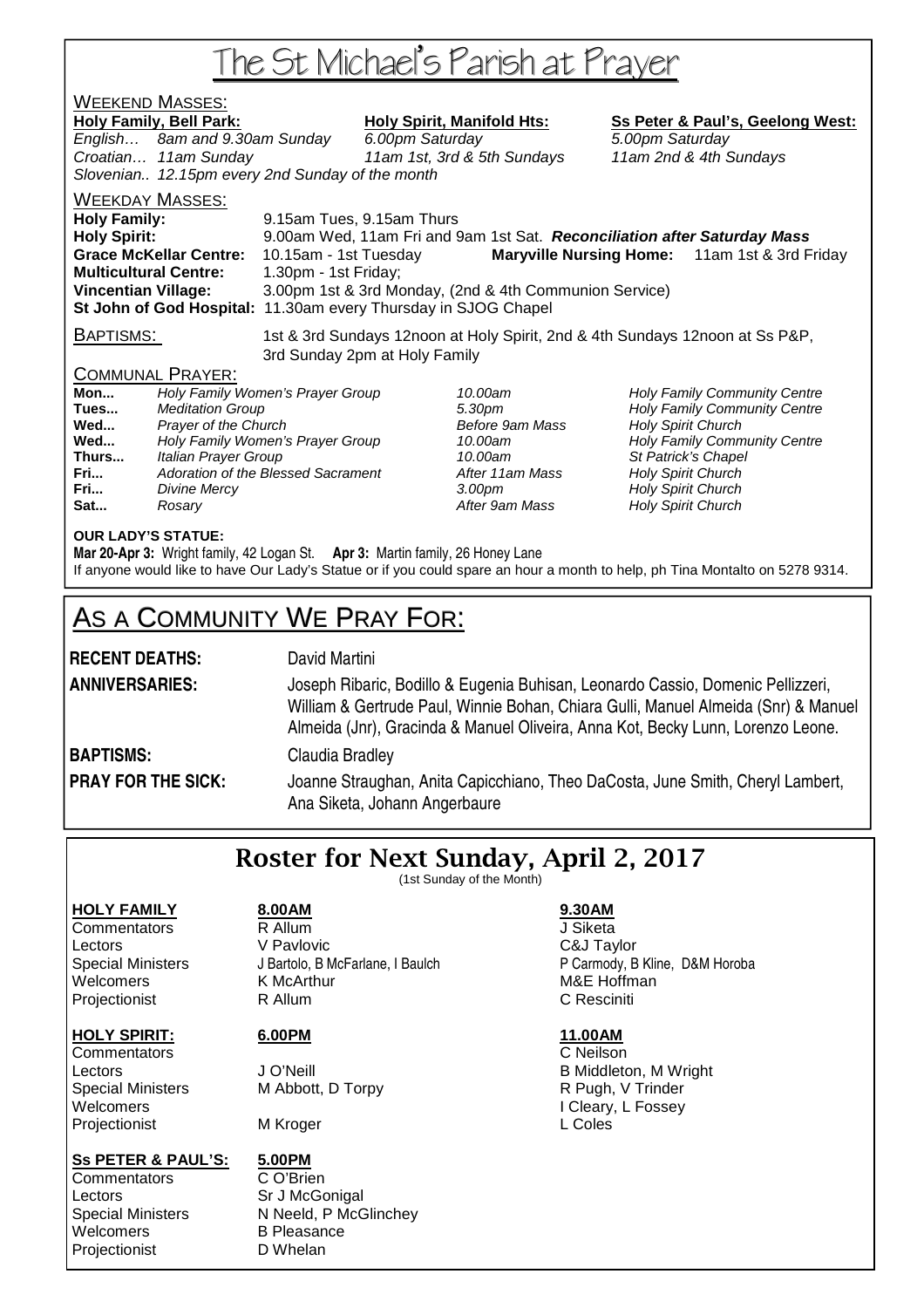# Recurring Activities in St Michael's:

**St Michael's Luncheon…** First Sunday of each month at the Holy Spirit Hall from 12noon. BYO food and drink to share. **Holy Family Luncheon..** Third Sunday of each month at the Community Centre from 12noon. **BYO casserole & drink to share. Holy Family Women's Group...** First Monday evening of each month at the Community Centre 7.00pm<br>St Vincent de Paul... Holy Family meet 1st and 3rd Tuesdays at the Community Centre 7.30 Holy Family meet 1st and 3rd Tuesdays at the Community Centre 7.30pm. Holy Spirit meets 1st and 3rd Tuesdays 7.00pm in Holy Spirit Hall **Legion of Mary...**<br> **Every Friday 9.30am in the Holy Family Community Centre**<br> **Baptism Preps Exercise 11 Additionally 10** 4th Mondays 7.30pm in the Community Centre **Baptism Preps** 4th Mondays 7.30pm in the Community Centre **Holy Family Chaptice Legation Chaptice Holy Family Church Holy Family Choir Practice…** Every Wednesday night at Holy Family Church 7pm **Manifold CWL... Holy Spirit Hall, 1st Wednesdays in the month Italian Mass... First Thursday of the month in St Patrick's Chapel Catholic Diners' Club…** 2nd Tues of each month, 6.15pm at Capri Receptions. Dinner/Guest Speaker - ph 0431 959 584

*If you wish to know more about these groups, as well as about our Sacramental Program for children in non-Catholic schools, our Baptism and Wedding procedures, our Partnership with the Columbans in the Philippines and so on, please visit our webpage: www.pastoralclustergeelong.org*

# Lent at St Michael's:

# **LITURGICAL/SACRAMENTAL DATES:**

| March 26 Commitment to the Sacraments by the children of Holy Family School, 9.30am at Holy Family |  |  |  |  |  |
|----------------------------------------------------------------------------------------------------|--|--|--|--|--|
| Church                                                                                             |  |  |  |  |  |
|                                                                                                    |  |  |  |  |  |

- **March 27...** Sacrament of First Reconciliation for children of Holy Spirit School, 7.30pm at Holy Spirit Church
- **March 28...** Sacrament of First Reconciliation for children of Holy Family School, 7.30pm at Holy Family Church
- **March 29...** Sacrament of First Reconciliation for children of St Patrick's School, 7.30pm at Ss P&P's Church

**March 30...** Sacrament of First Reconciliation for children of St Patrick's School, 7.30pm at Ss P&P's Church **Whilst the focus of the Reconciliation Service is on the children,** 

## **everyone in the Parish is welcome to attend.**

- In next week's Bulletin there will be the Roster for the Easter Ceremonies. There may be some vacancies so if you are able to assist, please let Bernadette know at the Office.
- I will be joining the Holy Spirit School staff for a 2-day Seminar this Thursday and Friday. The focus will be on Faith Formation and Faith Leadership in the School.

## **LEASE OF HOLY SPIRIT LAND:**

You may have read in the Geelong Advertiser (14th March) an article about the use of Holy Spirit land for a Childcare Centre.

For clarification, the Parish is hoping to enter into a long-term land lease with a Childcare provider. The building of the Childcare Centre, and all matters that pertain to its operations, will be the responsibility of the Childcare provider, **NOT** the Parish.

As part of the proposed lease agreement, the Parish Hall will be upgraded by the Childcare provider but retained by the Parish for our own use.

If the proposed Childcare Centre proceeds, it will be a win for the Parish providing us with funds to ensure the ongoing maintenance and care of our beautiful historical Church. The win for the local community will be the provision of high quality childcare, as well as creating much needed jobs in both the short and long term. *(Fr Gerard)* 

**MESSENGERS OF MERCY:** Powerful and entertaining testimonies of God's Mercy, featuring John "Percy" Canavan, Comedian, and Tommy and Matthew who will speak of their conversion stories from drug addiction through God's Mercy.

- **Date:** April 5, 2017
- **Time:** 7.30pm

**Place:** Parish Community Centre, 147 Separation St Bell Park.

**DISTRIBUTION OF EASTER INVITATIONS:** We require your assistance once again to deliver the Easter Invitations that have been left over in the Churches. Please collect from the Parish Office, 147 Separation St Bell Park. Many thanks!

**REGISTRATION FOR RELAY FOR LIFE - SAT/SUN APRIL 1/2:** Registration forms available at each Mass during the month. As of March 1st the cost is now \$25 per person.

### **CELEBRATING THE 100TH ANNIVERSARY OF OUR LADY OF FATIMA:** *Visit of the International Centennial Pilgrim Image* Whon **Thursday April 6 2017**

| "        | $111$ ui Juu $\gamma$ April $\gamma$ Ly II |                                                                                                               |  |  |  |  |
|----------|--------------------------------------------|---------------------------------------------------------------------------------------------------------------|--|--|--|--|
| Where    |                                            | <b>Holy Family Church, Separation St</b>                                                                      |  |  |  |  |
| Schedule | $5.30pm -$                                 | Welcoming Ceremony, Holy Rosary and Procession, Rosary, Scapular and Re-coronation,<br><b>Floral Offering</b> |  |  |  |  |
|          | 7.00pm -                                   | Holy Mass with St John Paul II's Consecration Prayer                                                          |  |  |  |  |
|          | $7.45$ pm -                                | Massive Enthronement to the Two Hearts of Jesus and Mary, giving out of Scapulars and                         |  |  |  |  |
|          |                                            | signing up for home visitation.                                                                               |  |  |  |  |